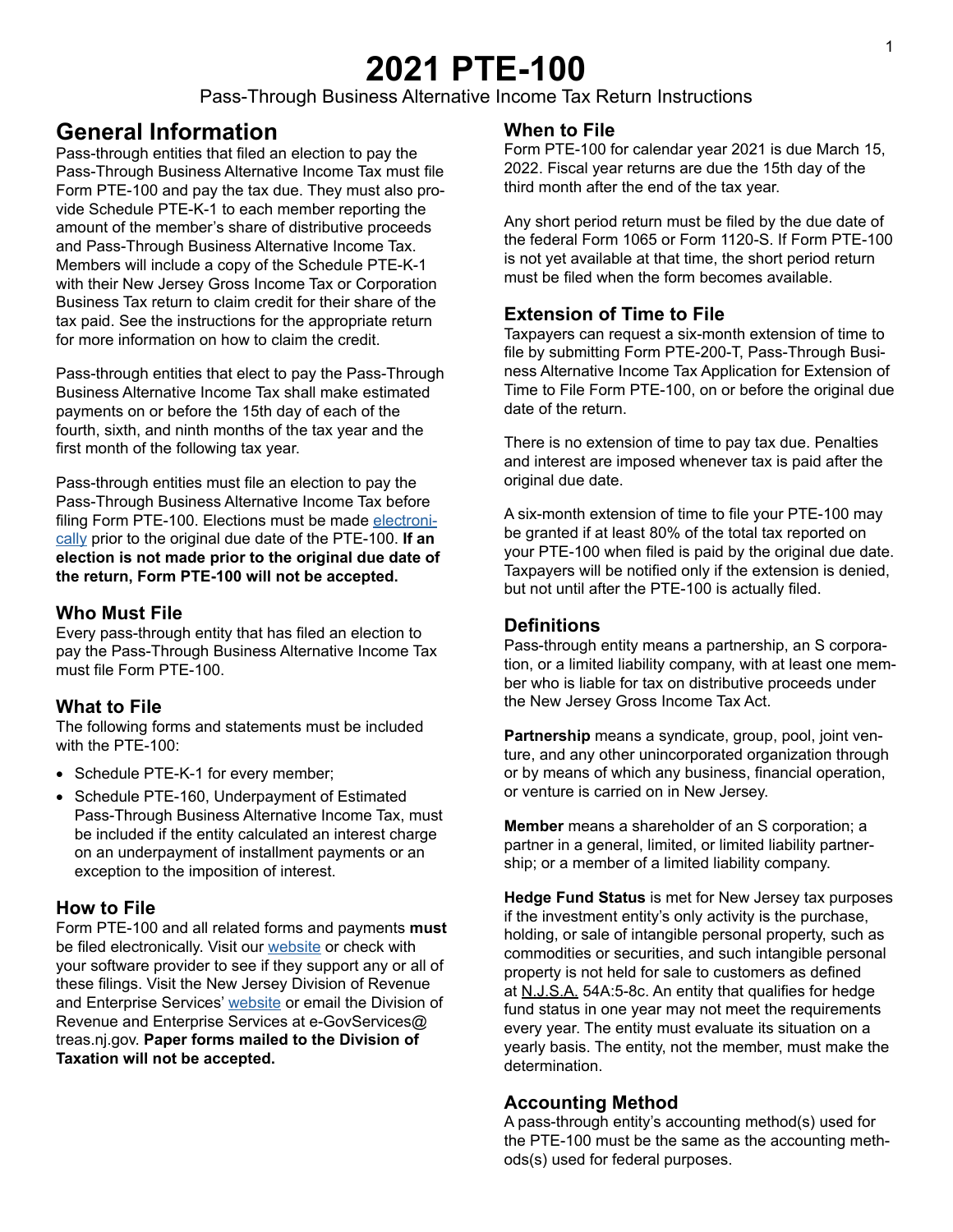# **Accounting Periods**

The 2021 PTE-100 should be used for:

- Calendar Year 2021;
- A partnership with a fiscal year that began in 2021;
- An S corporation with a fiscal year that began in 2021. (Tax year for Form PTE-100 may be different from Form CBT-100S.)

If filing for a fiscal year or a short tax year, enter at the top of the PTE-100 the month, day, and year the tax year began, and the month, day, and year it ended. The tax year for New Jersey purposes must be the same as the tax year for federal income tax purposes.

# **Rounding Off to Whole Dollars**

Money items can be shown in whole dollars (eliminate amounts under 50 cents; enter amounts over 50 cents as the next higher dollar amount).

# **Signatures**

The return must be signed by a general partner, limited liability company member, if applicable, a receiver, trustee in bankruptcy, or assignee, or an officer of the corporation who is authorized to attest to the truth of the statements contained in the return. The fact that an individual's name is signed on the return is prima facie evidence that the individual is authorized to sign the return on behalf of the entity.

**Tax preparers.** Anyone who prepares the return for a fee must sign the return as a "Paid Preparer" and must enter their Social Security number or federal practitioner tax identification number. The company or corporation name and federal employer identification number must be included if applicable. If someone prepares the return at no charge, the paid preparer's area does not need to be completed. A tax preparer who fails to sign the return or provide a correct tax identification number may incur a \$25 penalty for each omission.

### **Time Limits for Assessing Additional Tax**

Pass-through entities that elect to pay the Pass-Through Business Alternative Income Tax are subject to the provisions of the Gross Income Tax Act, which has a threeyear statute of limitations (time allowed by law) for the Division of Taxation to send a bill. The Division generally has three years from the date the entity filed its PTE-100 or the original due date of the return, whichever is later, to send the entity a bill for additional tax. There is no time limit if the entity did not file a PTE-100, or if the entity filed a false or fraudulent return with the intent to evade tax. The time limit may be extended in certain circumstances.

# <span id="page-1-0"></span>**Penalties and Interest**

**Late Filing Penalty.** 5% per month (or part of a month) up to a maximum of 25% of the outstanding tax liability will be imposed when a return is filed after the due

date or extended due date. A penalty of \$100 for each month or part of a month the return is delinquent may be imposed.

**Late Payment Penalty.** 5% of the outstanding tax balance may be imposed.

**Interest.** 3% above the prime rate for every month or part of a month the tax is unpaid, compounded annually. At the end of each calendar year, any tax, penalties, and interest remaining due (unpaid) will become part of the balance on which interest is charged. The interest rates assessed by the Division of Taxation are published [online](https://www.state.nj.us/treasury/taxation/interest.shtml).

**Collection Fees.** In addition, if the tax bill is sent to our collection agency, a referral cost recovery fee of 10.7% of any tax, penalty, and interest due will be added to the liability in accordance with N.J.S.A. 54:49-12.3. If a certificate of debt is issued for the outstanding liability, a fee for the cost of collection of the tax may also be imposed.

**Underpayment of Estimated Tax**. Failure to make estimated payments, or underpaying estimates, will result in interest on any amount underpaid. To calculate the interest due, or to claim an exception for any of the installment payments, complete Form PTE-160 and include with Form PTE-100.

### **Amended Returns**

To amend PTE-100 returns, submit a PTE-100 for the appropriate tax year and check the box to indicate that it is an amended return. Amended returns must be submitted electronically.

### **Consolidated Returns**

Consolidated returns (pursuant to N.J.S.A. 54A:12-3(c) (2)) are optional. A group of pass-through entities under common ownership by an individual, estate, or trust, or a group of related individuals, estates, or trusts, may file a consolidated Pass-Through Business Alternative Income Tax return. If a group decides to file a consolidated return, they must choose one entity to file the return and that entity will be known as the designated entity.

Pass-through entities are under common ownership, if the individual, estate, or trust, or a group of related individuals, estates, or trusts, own more than 50% of the direct or indirect voting control of each pass-through entity. Section 318 of the federal Internal Revenue Code, 26 U.S.C. s.318, applies for determining voting control. See: N.J.S.A. 54A:12-3(c)(2).

**Note:** References to consolidated returns in these instructions refer to Pass-Through Business Alternative Income Tax returns and are not to be confused with mandatory unitary combined returns required for Corporation Business Tax purposes.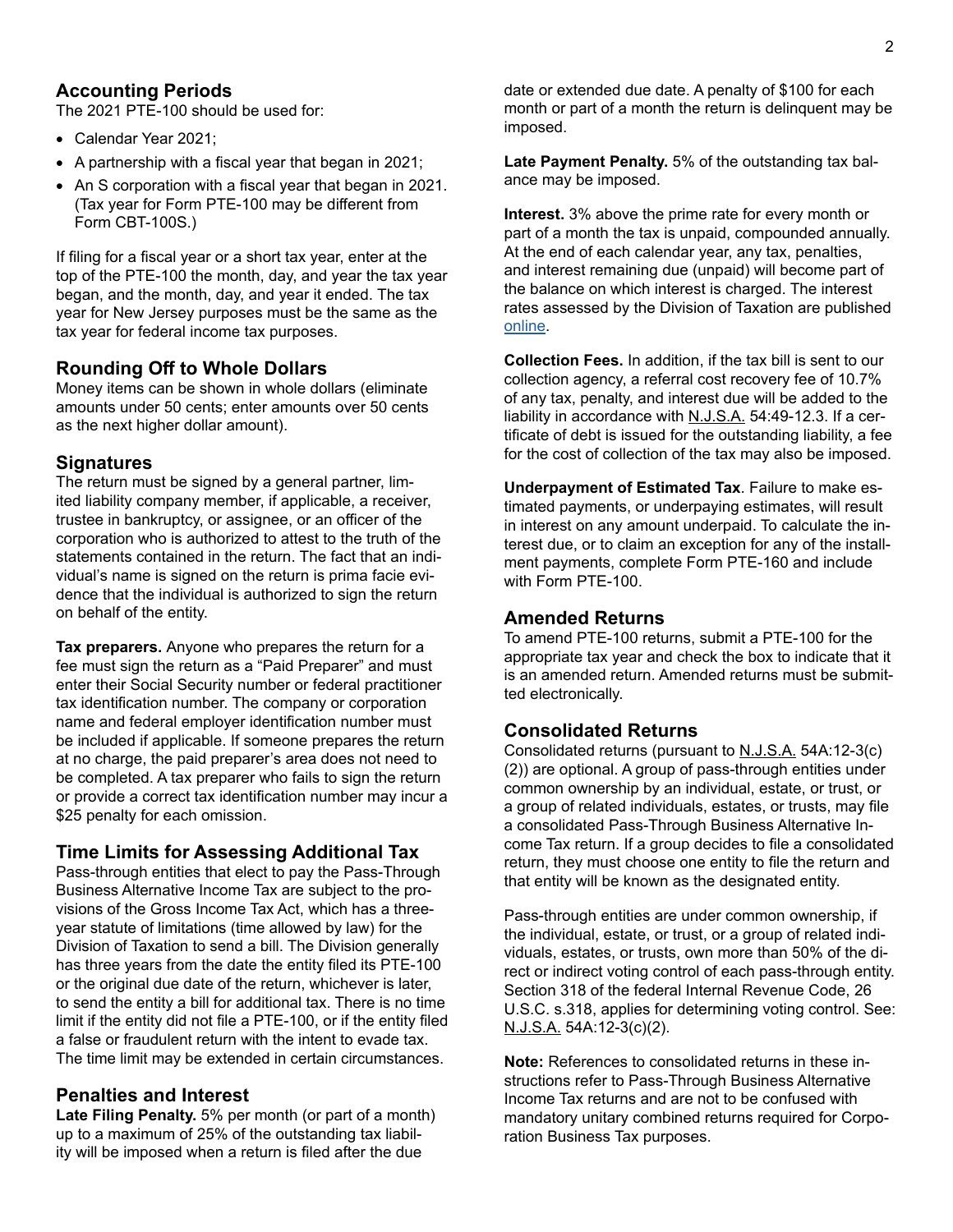**Member Entity.** Each member of a consolidated return must file its own Form PTE-100. A member of a consolidated return must check the Member of Consolidated Return box and enter the name and federal employer identification number (FEIN) of the designated entity that will file the consolidated return. The member of the consolidated return must complete only columns A, B, and C of the Members Directory. Do not complete lines 1–9 of Form PTE-100, column D of the Members Directory, the Consolidated Members Directory, or Schedule PTE-K-1. You must provide a copy of your Members Directory to the designated entity that was chosen to file the consolidated return. Also provide the designated entity with the amount of any payments made for your pass-through entity. The designated entity will complete the tax calculation on lines 1–9 of Form PTE-100, the Consolidated Members Directory, and the PTE-K-1s. Any payments made for your pass-through entity will be transferred to the designated entity and will be claimed on the consolidated return.

**Designated Entity.** The designated entity filing a consolidated return on behalf of the group must check the Designated Consolidated Return box to indicate it is a consolidated return and complete as follows:

Lines 1–9: Enter the total of each member's share of distributive proceeds from column D of the Consolidated Members Directory. This is the total for all members of all entities that are part of the consolidated return.

Members Directory: Complete columns A, B, and C including only the members of the designated entity. Do not complete column D. Each member entity must file its own Form PTE-100 providing its own members' information.

Consolidated Members Directory: Enter all members of all entities that are part of the consolidated return .

Schedule PTE-K-1: Complete a Schedule PTE-K-1 for each member of every entity that is part of the consolidated return.

#### **Fraudulent Returns**

Any person who deliberately fails to file a return, files a fraudulent return, or attempts to evade the tax in any way may be liable for a penalty up to \$7,500 or imprisonment for three to five years, or both.

#### **Forms and Assistance**

To get New Jersey tax forms, visit our [website](https://www.nj.gov/treasury/taxation/forms/index.shtml)*.*

Assistance from a Division representative is available by contacting the Division's Customer Service Center at (609) 292-6400.

### **Electronic Filing Assistance**

For electronic filing assistance:

- Call the Division of Revenue and Enterprise Services' Call Center at (609) 292-9292.
- Download the needed formats from the New Jersey Division of Revenue and Enterprise Services' [website](http://www.state.nj.us/treasury/revenue).

# **Line-by-Line Instructions Reporting Period**

If you are reporting for a period other than Calendar Year 2021, enter the beginning and ending dates of your fiscal year. The beginning date cannot be earlier than January 1, 2021.

#### **Pass-Through Entity Identification**

Enter the pass-through entity's federal employer identification number (FEIN), name, and address.

Check the box that indicates the form filed by the passthrough entity:

- Form NJ-1065, partnership return;
- Form CBT-100S, S corporation return.

Check the appropriate boxes to indicate if the passthrough entity:

- Is a General Partnership;
- Is a Limited Partnership;
- Is a Limited Liability Company;
- Is a Limited Liability Partnership;
- Is a New Jersey S corporation;
- Meets hedge fund status.

#### **Return Type**

Check the box to indicate if the return is an amended return.

Consolidated return members and designated entities check the appropriate box. Members must also include the name and FEIN of the designated entity that is filing the consolidated return on which they are included.

# **Pass-Through Business Alternative Income Tax Calculation**

This section must be completed by all pass-through entities that are not members of a consolidated return. Consolidated return members **do not** complete this section. Designated consolidated return entities must complete this section using information from their Consolidated Members Directory.

#### **Line 1 – Distributive Proceeds**

Enter the total of each member's share of distributive proceeds from column C of the Members Directory. Designated consolidated return entities enter the total of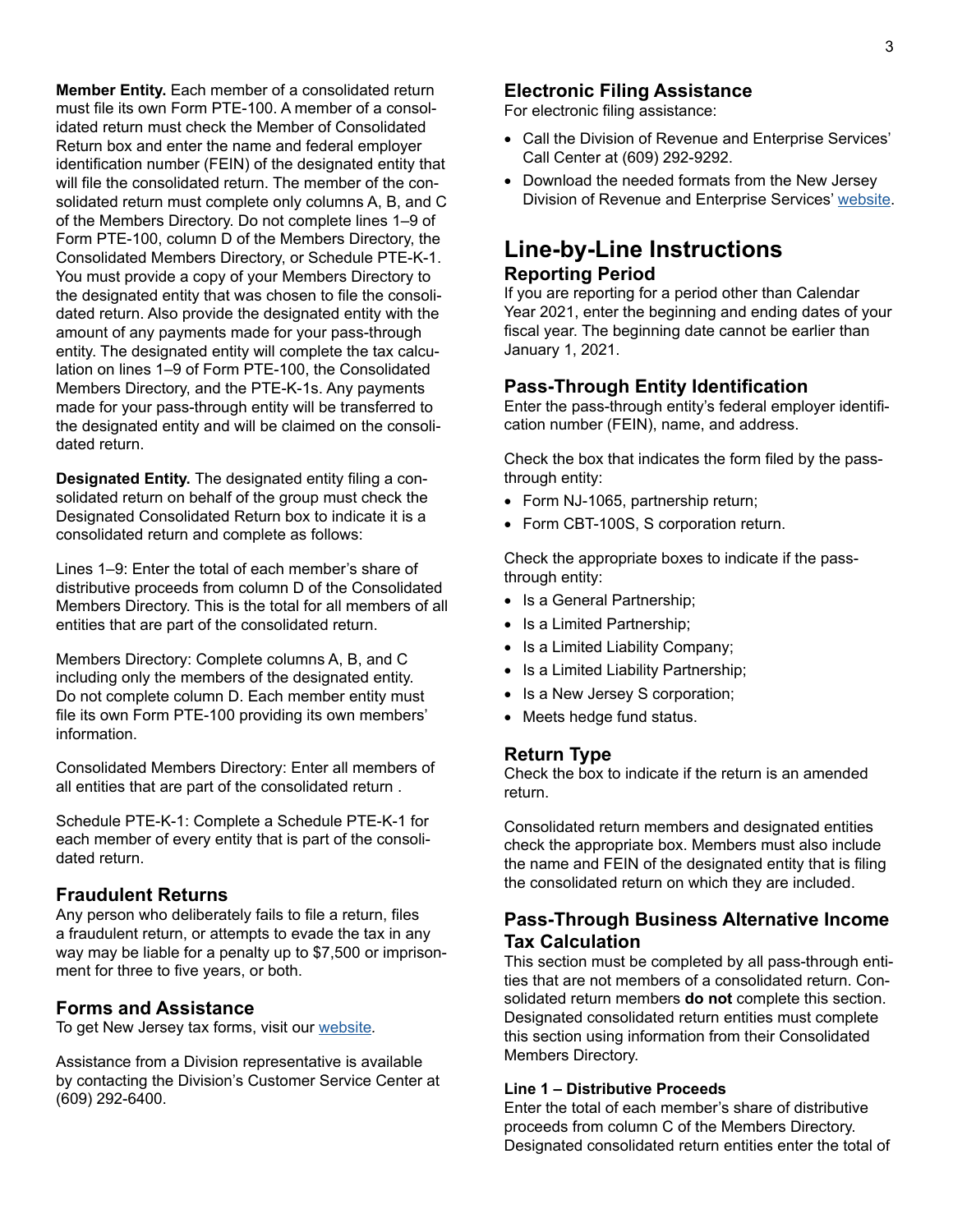each member's share of distributive proceeds from column D of the Consolidated Members Directory.

#### **Line 2 – Pass-Through Business Alternative Income Tax**

Use the chart below to calculate the amount of tax and enter the tax on line 2.

#### **Line 3 – Payments**

Include on this line any estimated Pass-Through Business Alternative Income Tax payments made for 2021 and any amounts paid with an application for extension of time to file.

Designated consolidated return entities include from the Consolidated Members Directory the total estimated payments and any amount paid with an application for extension of time to file made by all entities included in the consolidated return.

#### **Amount Due or Overpayment – Lines 4–9**

Compare lines 2 and 3.

- If line 3 is less than line 2, you have a balance due. Complete lines 4–6.
- If line 3 is more than the line 2, you have an overpayment. Complete line 5 (if applicable) and lines 7–9.

#### **Line 4 – Balance of Tax Due**

Subtract line 3 from line 2 and enter the result.

#### **Line 5 – Penalty and Interest**

Include any penalties and interest. See the Penalties [and Interest](#page-1-0) section for information.

If completing Form PTE-160, check the box and include with the PTE-100.

**Note:** If the taxpayer has an overpayment or no tax liability and has calculated penalties and interest due, these amounts must be added to the balance due or subtracted from the overpayment.

### **Line 6 – Total Balance Due**

Add lines 4 and 5 and enter the total.

#### **Line 7 – Overpayment**

Subtract the total of and 5 from the amount on line 3 and enter the result.

#### **Line 8 – Credit to 2022**

Enter the amount of the overpayment shown on line 7 that you want forwarded to your 2022 PTE-100. **Passthrough entities must file a 2022 Pass-Through Business Alternative Income Tax election before claiming a credit to 2022.**

#### **Line 9 – Refund**

Subtract line 8 from line 7 and enter the result.

# **Members Directory**

The Members Directory must be completed by all passthrough entities using their own entity's information.

List the members in order of their ownership interest in the pass-through entity, beginning with the member who holds the largest share.

**Column A:** Use the following codes to identify the member's residency status and type:

| RI        | New Jersey Resident Individual   |
|-----------|----------------------------------|
| <b>NR</b> | Nonresident Individual           |
| PI        | Part-Year Resident Individual    |
| <b>RP</b> | New Jersey Resident Partnership  |
| <b>NP</b> | Nonresident Partnership          |
| RT        | <b>New Jersey Resident Trust</b> |
| NT        | <b>Nonresident Trust</b>         |
| <b>RE</b> | New Jersey Resident Estate       |
| <b>NE</b> | <b>Nonresident Estate</b>        |
| RC        | New Jersey Corporation           |
| FC        | Non-New Jersey Corporation       |
| RO        | New Jersey Resident Other        |
| NΟ        | Nonresident Other                |

**Column B:** Enter each member's Social Security number (SSN) for individuals or FEIN for entities other than individuals, as well as each member's name and address. For individuals, the address must be that of the person's principal residence. If the member is an entity other than an individual, enter the member's business name. For corporations, enter the address of commercial domicile. Enter each member's ownership percentage as of the close of the tax year. If a member disposed of all or part of an ownership interest during the year, list the member by the ownership percentage before the disposition.

| If Distributive Proceeds (line 1) is: Enter line 1 |           |  |                     | Multiply line 1 by: |        |          |  | <b>Subtract</b> |                |          | Pass-Through<br><b>Business Alternative</b><br><b>Income Tax</b> |  |  |
|----------------------------------------------------|-----------|--|---------------------|---------------------|--------|----------|--|-----------------|----------------|----------|------------------------------------------------------------------|--|--|
|                                                    | Over      |  | <b>But not over</b> |                     |        |          |  |                 |                |          |                                                                  |  |  |
|                                                    |           |  | 250,000             |                     | .05675 | $=$      |  | — \$            |                | $\equiv$ |                                                                  |  |  |
|                                                    | 250,000   |  | 1,000,000           |                     | .0652  | $=$      |  | $-$ \$          | $2,112.50 =$   |          |                                                                  |  |  |
|                                                    | 1,000,000 |  | 5,000,000           |                     | .0912  | $\equiv$ |  |                 | 28,112.50      | $=$      |                                                                  |  |  |
|                                                    | 5.000.000 |  | and over            |                     | .109   | $=$      |  |                 | $117.112.50 =$ |          |                                                                  |  |  |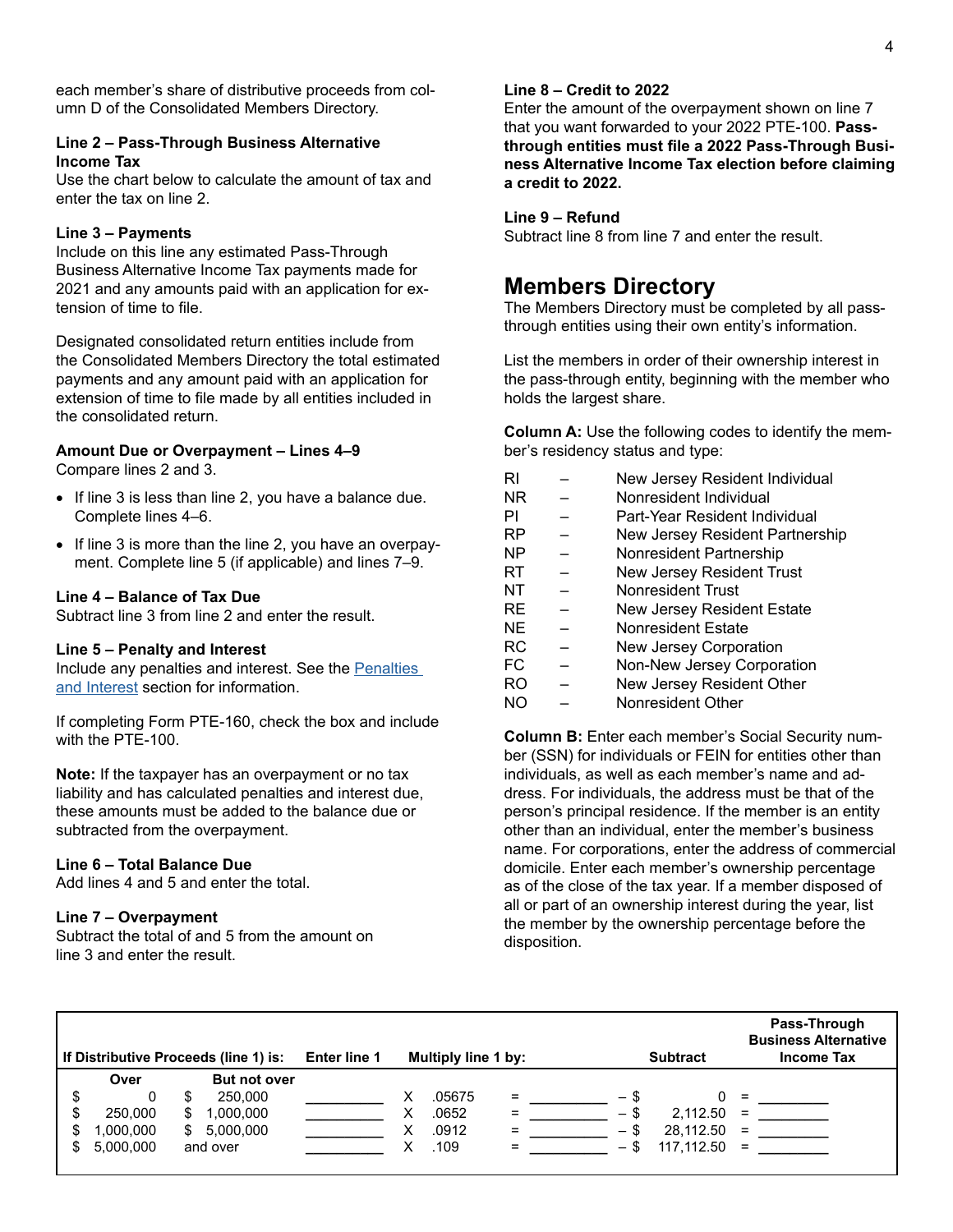5

Enter a "Y" if this is the final Schedule PTE-K-1 for the member.

**Column C:** The member's share of distributive proceeds is based on the information reported on your entity's Form NJ-1065 or CBT-100S.

- *NJ-1065 Filers.* Enter the total of lines 4 and 6 from Schedule NJK-1, Part II, column B, "New Jersey Source Amounts," for each partner in the passthrough entity other than for a nonresident individual, trust, or estate whose partnership checked the hedge fund box. Also, include the amount of pension reported on line 5 of Schedule NJK-1, Part II, column A, "Total Distribution," multiplied by the business allocation percentage reported on line 16b of Form NJ-1065 for each resident individual, trust, or estate partner.
- *CBT-100S Filers.* Enter the total of lines 1 and 4 from Schedule NJ-K-1, Part II for each shareholder in the pass-through entity.

**Note:** Due to the Division's modified interpretation of "distributive proceeds" for the 2021 Tax Year, CBT-100S filers may choose to calculate their distributive proceeds using Form NJ-NR-A, Business Allocation Schedule. The CBT-100S filer must attach a completed copy of Form NJ-NR-A to its Form PTE-100. The pass-through entity will enter the total of lines 3 and 6 from Schedule NJ-K-1, Part II for each shareholder in the pass-through entity and multiply that total by the business allocation percentage calculated on Form NJ-NR-A.

Total the amounts in column C. Also enter the total on line 1 of the PTE-100. Consolidated return members and designated entities **do not** enter the total of column C on line 1.

Pass-through entities that are **not** members of a consolidated return **must complete PTE-100, lines 1–9, before completing column D.** Consolidated return members **do not** complete lines 1–9. Designated entities will complete lines 1–9 when completing the Consolidated Members Directory.

Lines 1–9 must be completed by all pass-through entities that are not members of a consolidated return. Consolidated return members **do not** complete this section. Designated consolidated return entities must complete this section using information from their Consolidated Members Directory.

**Column D:** For each member with a positive share of distributive proceeds in column C, divide the member's share by the total distributive proceeds on line 1. Multiply this percentage by the Pass-Through Business Alternative Income Tax on line 2 and enter the result in column D. Consolidated return members and designated entities do not complete column D.

**Note:** If there are any negative shares of distributive proceeds in column C, those amounts must be added back to the amount on line 1 for the purpose of calculating the member's share of tax for column D.

If an amended return is filed and the member's share of tax is less than the amount reported on the original Members Directory, report the amount listed on the original Members Directory. Do not report the lesser amount, since the member is entitled to claim credit for the originally reported amount.

# **Consolidated Members Directory**

The Consolidated Members Directory is only completed by a designated entity filing a consolidated return. Consolidated return members **do not** complete this section.

List all the members of each entity that is part of the consolidated return. List the members in order of their ownership interest in the pass-through entity of which they're a member, beginning with the member who holds the largest share.

**Column A:** Use the codes provided in the instructions for column A of the Members Directory.

**Column B:** For each member of the pass-through entities that are part of the consolidated return, enter the information as shown on the pass-through entity's Members Directory.

**Column C:** Enter the name and FEIN of each passthrough entity that is part of the consolidated return. Enter the designated entity first in column C.

Enter each member's share of distributive proceeds from column C of the entity's Members Directory. Enter the amount in the column for the appropriate entity(ies).

**Column D:** Total the amounts in column C for each member and enter the result in column D. Then total the amounts in column D. Enter this total on line 1 of the PTE-100.

#### **Complete PTE-100, lines 1–9, before completing column E.**

**Column E:** For each member with a positive share of distributive proceeds in column D, divide the member's share by the total distributive proceeds on line 1. Multiply this percentage by the Pass-Through Business Alternative Income Tax on line 2 and enter the result in column E.

**Note:** If there are any negative shares of distributive proceeds in column D, those amounts must be added back to the amount on line 1 for the purpose of calculating the member's share of tax for column E.